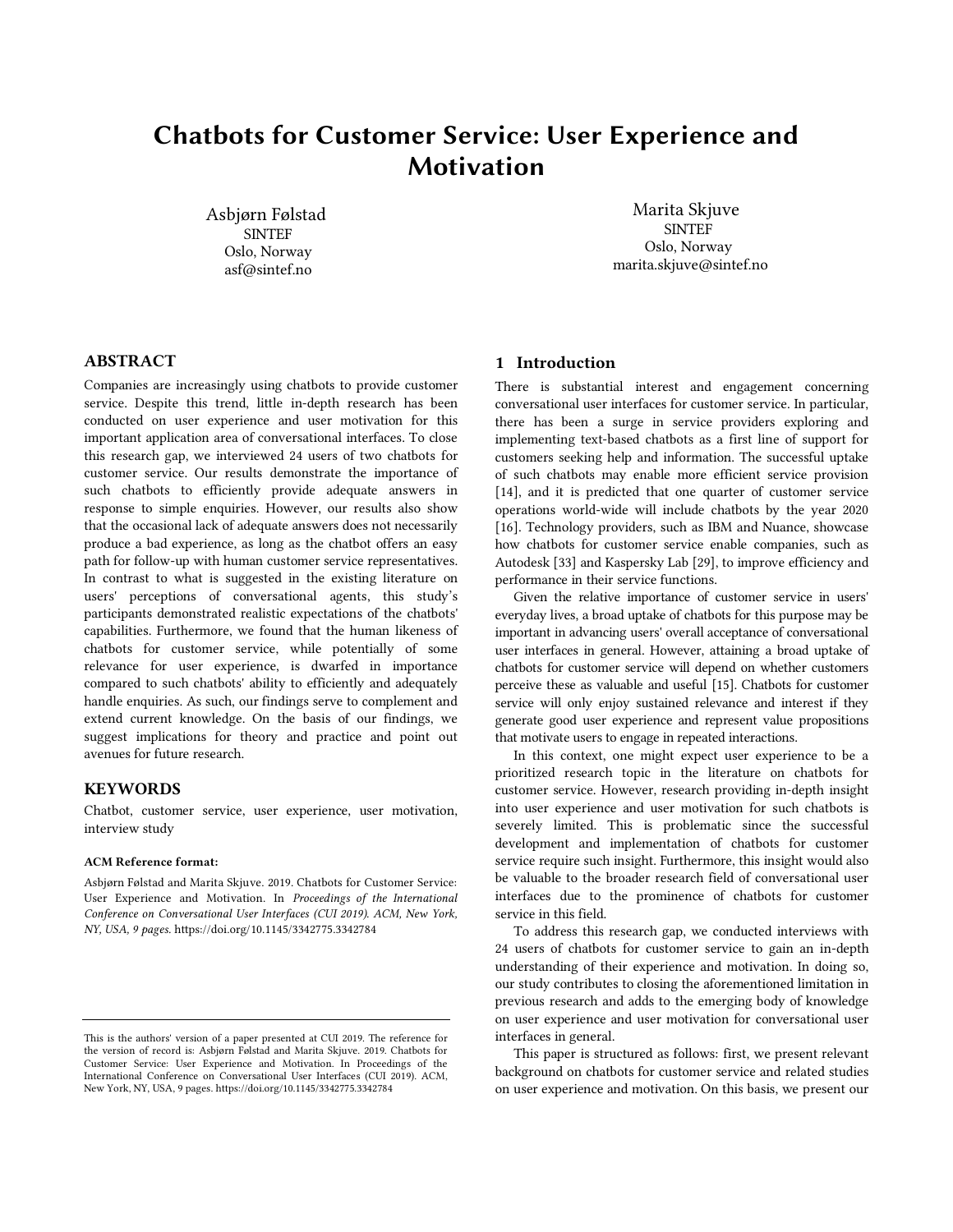research questions, detail the study method, and provide an overview of key findings. Lastly, we discuss the findings relative to previous work, summarise key implications for research and industry, point out study limitations, and suggest future work.

# 2 Background

#### 2.1 Customer Service: Definition and Trends

We define customer service as the provision of information and assistance to the users of a service provider. Customer service may be designed to strengthen users' engagement with the service provider and increase company revenue or merely to provide users required help and information [17]. The performance of customer service operations is closely associated with user experience [18]; inadequate customer service likely leads to dissatisfied users and reduced customer loyalty [10].

Service providers have long sought to reduce customer service costs through automation and self-service technologies. The trend towards cost-cutting in this domain has raised concern among researchers and practitioners, as one-sided costcutting initiatives potentially lead to what is referred to as a 'race to the bottom' [31], in which service levels are reduced almost to the point of dysfunction for the purpose of cost reduction.

Gorry and Westbrook [19] argued that insensitive use of automation and self-service technologies could cause users to perceive a company as opaque, while also reducing customer service representatives' abilities to empathise with users. At the same time, users do appreciate the potential benefits of automation and self-service technologies, such as reduced costs, increased efficiency and availability in the service, and service offerings that, at their best, may outperform even manual customer service, that is, customer service performed by human company representatives [27]. Thus, automation and self-service technologies may have both positive and negative effects on customers, leading to what may be seen as a paradoxical situation where the same self-service technology can be a source of both help and disorientation; a tool that both fulfils needs and creates them [23].

Surprisingly, the increased availability and sophistication of self-service technologies may not lead to a corresponding reduction in users' need for manual customer services. Dixon et al. [10], for instance, surveyed more than 75,000 customers on their most recent mediated interactions with manual customer service, finding that for more than half of such interactions, customers had first visited the service providers' online selfservice options. It is also interesting to note that during the same period in which online self-service has evolved, there has been a global increase in call-centre demand [5]. This indicates that people, despite the growing availability of self-service options, still need to be assisted by customer service personnel.

#### 2.2 Chatbots for Customer Service

For the last two decades, chatbots have been explored as a means to strengthen customer service. While such chatbots have seen substantial development throughout this period, the interest in chatbots for customer service seems to have come in two waves. The first wave, in early 2000, concerned so-called 'virtual agents' set up to respond to frequently asked questions [21, 24, 25]. The second wave, with onset circa 2016, has been driven by conversational initiatives from big tech companies, such as Microsoft, Facebook, and Google [13], and the maturing successes of Apple's Siri and Amazon's Alexa [9].

In this second wave, progress in artificial intelligence and natural language processing promises substantial improvements in chatbots' interpretational capabilities relative to those of the first wave. These technological advances suggest a renewed potential for chatbots in customer service. Consultancy and advisory companies, such as CapGemini [6], Oracle [30], and Forrester [2], have forecasted that chatbots will become an important part of customer service in the foreseeable future.

Still, the limitations of contemporary chatbots have tempered the most recent forecasts in the customer-service realm. The importance of making implementation strategies sensitive to the strengths and limitations of chatbot technology is accentuated [37]. Moreover, it is recommended to implement chatbots for customer service in ways that allow for escalation to manual customer service when needed; a so-called 'tiered' approach [22].

# 2.3 User Experience and Motivation for Conversational User Interfaces

Little research has been presented to provide in-depth insight into user experience and user motivation concerning chatbots for customer service. However, some survey-based industry reports exist [e.g., 4 11, 14]. Forrester [14] surveyed more than 7000 individual users of customer service and found that a larger proportion were satisfied with manual chat-based customer service (60%) than with customer service from what Forrester referred to as text-based virtual agents (50%). Forrester also identified key drivers of positive and negative user experience in interactions with such agents. Specifically, the agents' efficiency and availability were considered as positive, but their perceived inability to handle complex requests (47%) and a sense of being forced to interact with a virtual agent when this was not wanted (40%) were seen as negative. Nearly half the respondents (46%) reported that they wanted human-like virtual agents, with human-like visual presentations, for more personal experiences.

User experience in chatbots for marketing, which is related to chatbots for customer service, has been the subject of some scientific research. Chung et al. [7] studied user responses to chatbots for luxury brand marketing on messaging platforms and found satisfaction with the chatbot to be correlated with perceived accuracy and credibility. Zarouali et al. [39] found users' perceptions of a brand, following their use of a marketing chatbot, to be predicted by the perceived helpfulness and usefulness of the chatbot, as well as emotional components of the experience. It should, however, be noted that the context of use for marketing chatbots differ somewhat to that of customer service chatbots, as the former typically concern providing information on service offerings while the latter often is used to resolve users' specific problems.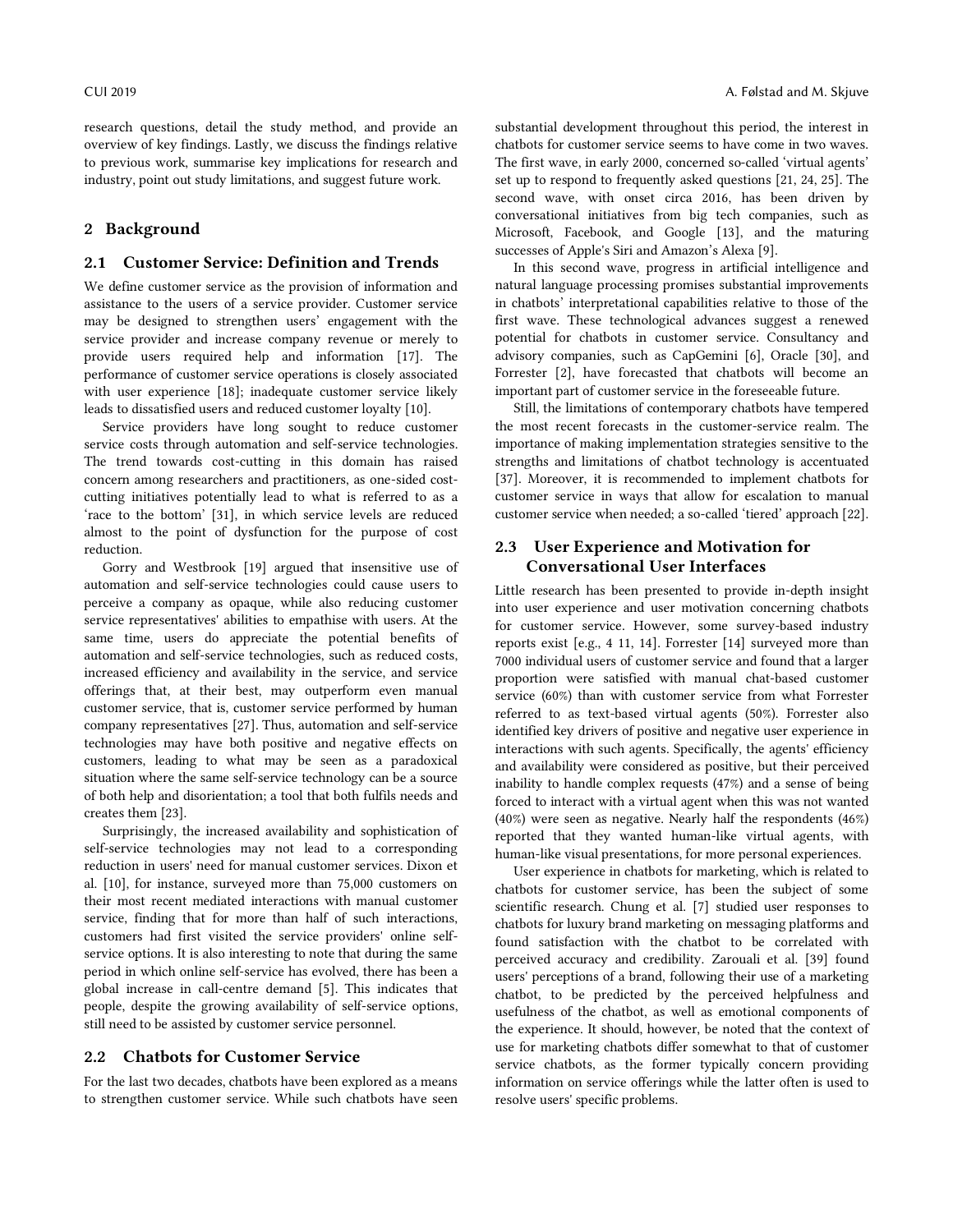Chatbots for Customer Service CUI 2019

There is also an emerging body of research on user experience and user motivation for conversational user interfaces in general.

User experience for virtual assistants, such as Apple's Siri and Amazon's Alexa, have been investigated in several studies. These studies have found that users often hold expectations out of step with assistants' actual capabilities [26] and struggle to interact with assistants in their everyday environment [32].

Furthermore, several studies have addressed the relation between the appearances and personalities of conversational user interfaces and user experience and preference. Murgia et al. [28] studied human–chatbot interaction on a question–answer website and found users' perceptions of the chatbot to depend on its self-presentation as human or machine. Thies et al. [36] and Smestad and Volden [34] found that users prefer socially oriented or engaging chatbot personalities to those that are more neutral or information-oriented. Araujo [1] found that anthropomorphic cues in chatbots may strengthen users' emotional connection to the company. Finally, de Visser et al. [8] showed that conversational agents which are more human-like may have higher trust resilience than less human-like agents; that is, these more human-like agents may be more trusted by users in situations characterised by deteriorating reliability in the information provided by the agent.

It should be noted, however, that all of these studies were conducted in laboratory settings where the participants did not interact with the chatbots as part of their everyday interaction with service providers. This might influence user experience and provide a less realistic perspective on how such conversational agents are perceived by users in an everyday context.

Lastly, users' motivations for using conversational user interfaces have also received some attention. In a survey study of chatbot users, Brandtzaeg and Følstad [3] found productivity to be the main motivating factor for chatbot use, while emotional and social factors were important motivators to some. Likewise, Zamora et al. [38] found that users of conversational agents mainly saw these as a means to help with administrative and simple, practical needs, such as scheduling, issuing reminders, and providing information updates. However, they also noted users' interest in such agents as a possible means to fulfil emotional or relational needs.

# 3 Research Question and Directions of Exploration

The presented background shows a research gap concerning indepth insight into the user experience of chatbots for customer service and users' motivations to use such chatbots. There is a need to close this gap to better understand how such chatbots should be designed. For this purpose, we developed the following research questions:

RQ1: How do users experience chatbots for customer service?

RQ2: What are users' main motivations to use chatbots for customer service?

Existing research on conversational user interfaces suggests the importance of investigating user experience with a sensitivity towards the possible mismatch between what users expect the chatbot can do and its actual capabilities, particularly concerning its capabilities for resolving practical tasks. Furthermore, user experience should be explored with regards to the importance of chatbot self-presentation and appearance as well as the chatbot's potential for emotional engagement with the user.

User motivation will likely be oriented towards a wish for efficient and accessible assistance, but it may also be of interest to gain insight into users' expectations and desires for future extended capabilities in chatbots for customer service.

#### 4 Method

To comply with the explorative approach suggested by the research questions, we conducted an interview study involving users of chatbots for customer service.

#### 4.1 Participant Recruitment

It was deemed important that the study participants had recent, real-world experiences with chatbots for customer service. To allow for this, all participants were recruited during their dialogue with one of two different chatbots for customer service. This recruitment process was enabled through interaction with the chatbot owners. The chatbots could provide information about the study at the beginning of the dialogue with the user or at the end in response to the users' closing comment.

Users interested in participating clicked a designated button in the chat dialogue to learn more about the study. They were then directed to a website with more information and an option to register for the study. Upon registration, participants were contacted via text message to schedule a time slot for the interview. We then conducted the interview over the phone. The timespan between the participants' interaction with the chatbot and the interviews ranged from a few minutes to a few weeks, depending on the availability of the participant. About half the participants (46%) were interviewed the day of the interaction, 25% were interviewed the day following the interaction, and 16% the remainder of the week following the interaction. Only three participants were interviewed later than one week following the interaction. The interviews lasted 15-25 minutes. As incentives, all participants received gift cards valued at €30. The recruitment and data collection process is presented in Figure 1.



Figure 1: The recruitment and data collection process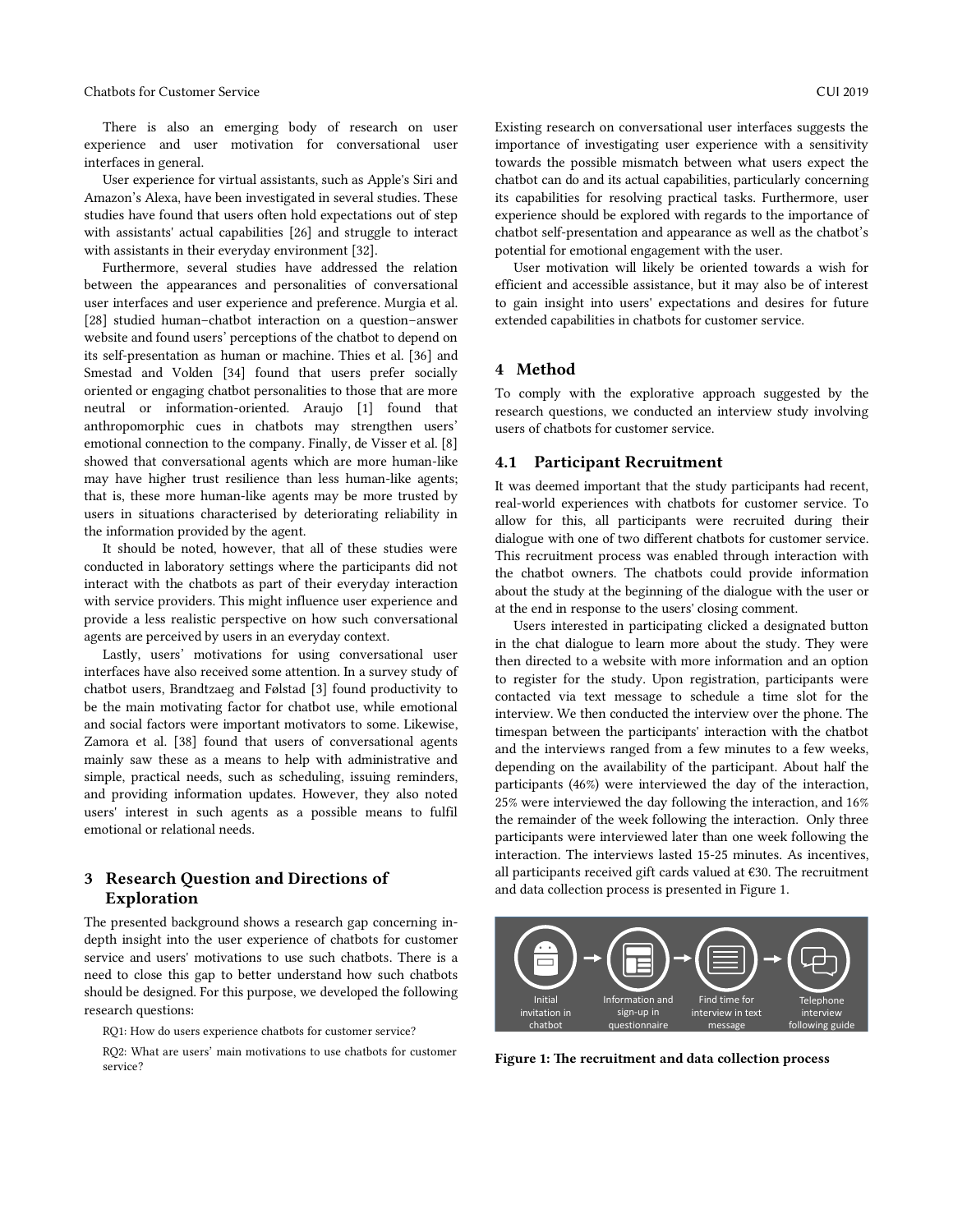The study was designed to comply with ethical norms for research and privacy regulation. Participation followed informed consent and all interview data were anonymised following transcription. The study was approved by the relevant institutional body following a check of its compliance with privacy regulation.

# 4.2 The Chatbots

We used chatbots from two service providers to recruit participants. Both chatbots provide information and assistance in response to enquiries about the service providers' offerings. Both chatbots greet the user in a similar way: by providing a brief welcome message and information about the chatbot before inviting the user to state their enquiry in free text. The enquiry is then interpreted as corresponding to one of the several thousand intents available in the chatbots, and a corresponding answer is provided. To get an answer, the user often has to respond to a series of follow-up questions by selecting between the options of a branching dialogue tree. Answers are typically provided as text with links to more information or self-service on the company website. In situations where the chatbot cannot answer the enquiry, or the user is not satisfied with the answer, the chatbot can escalate the conversation to a human customer service representative.

One of the chatbots had a human-like name, female gender, and a female avatar. The other had a robot name, no gender, and a robot avatar.

Both chatbots operated in the Norwegian consumer market, and all but two interviews were conducted in Norwegian; the other two interviews were conducted in English. The Norwegian consumer market is a highly relevant context for this study because of its high levels of internet penetration and uptake of smartphones; 92% of the population (age group 16–79) use smartphones for private purposes [35]. In addition, service providers in Norway have been relatively enthusiastic in their uptake of chatbots for customer service. Such chatbots have become commonplace in telecom, banking, insurance, travel, and the energy sector. Also, a number of Norwegian municipalities have taken up chatbots to provide information services to citizens.

#### 4.3 Interview Guide and Analysis

The interviews were semi-structured and the interview guide addressed three main topics:

- Details on the participant's recent interaction with the chatbot: purpose of the interaction and details on the dialogue, and (if relevant) subsequent interaction with the service provider.
- Experiences with the chatbot and comparison of this experience with the experience of interacting with customer service through other channels: previous experiences with the chatbot, perceptions of the chatbots' appearance and self-presentation, and reflections on why and when the participant would use the chatbot rather than

(a) the self-service options in the company website or (b) manual customer service by chat or phone.

Future areas of use for chatbots in the context of the service provider: how to strengthen the current level of support, and how to extend the offerings available through the chatbot.

For all topics, participants were encouraged to report freely on their experiences, thoughts, and perceptions, while keeping to the structure of the interview guide. All interviews were audiorecorded and transcribed. Participant demographics (gender and age) were gathered in the sign-up questionnaire.

The interview transcripts were subjected to a thematic analysis [12] in which a set of codes was identified through a data-driven process. Coding was conducted by the first author of the paper. The coding was reviewed by the second author. A total of 24 participants were interviewed which is reckoned a sufficient number to reach saturation [20] in the sense that adding more participants will likely not yield substantially different findings. Following analysis, saturation was demonstrated by comparing the proportion of new codes motivated by the first 25% of the interviews (>60%) with the proportion of new codes motivated by the last 25% of the interviews (<15%).

#### 5 Results

In the results section, we will first provide an overview of the participants and their immediate user experience with the chatbots. We will then present our findings concerning the participants' perceptions of the chatbots' capabilities, their reflections on the chatbots' appearance and self-presentation, and their motivations for using the chatbots. Finally, we provide an overview of the participants' suggestions for future developments of the chatbots.

Throughout the results presentation we provide details on the number of participants who reported or reflected on different topics. This is not intended as a quantification of our qualitative findings but to provide the reader with a sense of how prevalent the different topics were in the interviews.

# 5.1 The Participants and Their Immediate User Experience

The participants' ages ranged from  $18-76$  years (mean =  $40$ ; SD = 15). Thirteen participants identified as female and 11 as male. All had contacted the chatbot concerning a specific service enquiry except two who interacted with the chatbot merely to try it out. One of these latter participants did not have an established relationship with the service provider, whereas the other tested the chatbot while logged onto the self-service section of the company website. Most of the participants (20) had their first encounter with the chatbot when they were invited to the study. However, more than half (13) had previously used chatbots for customer service.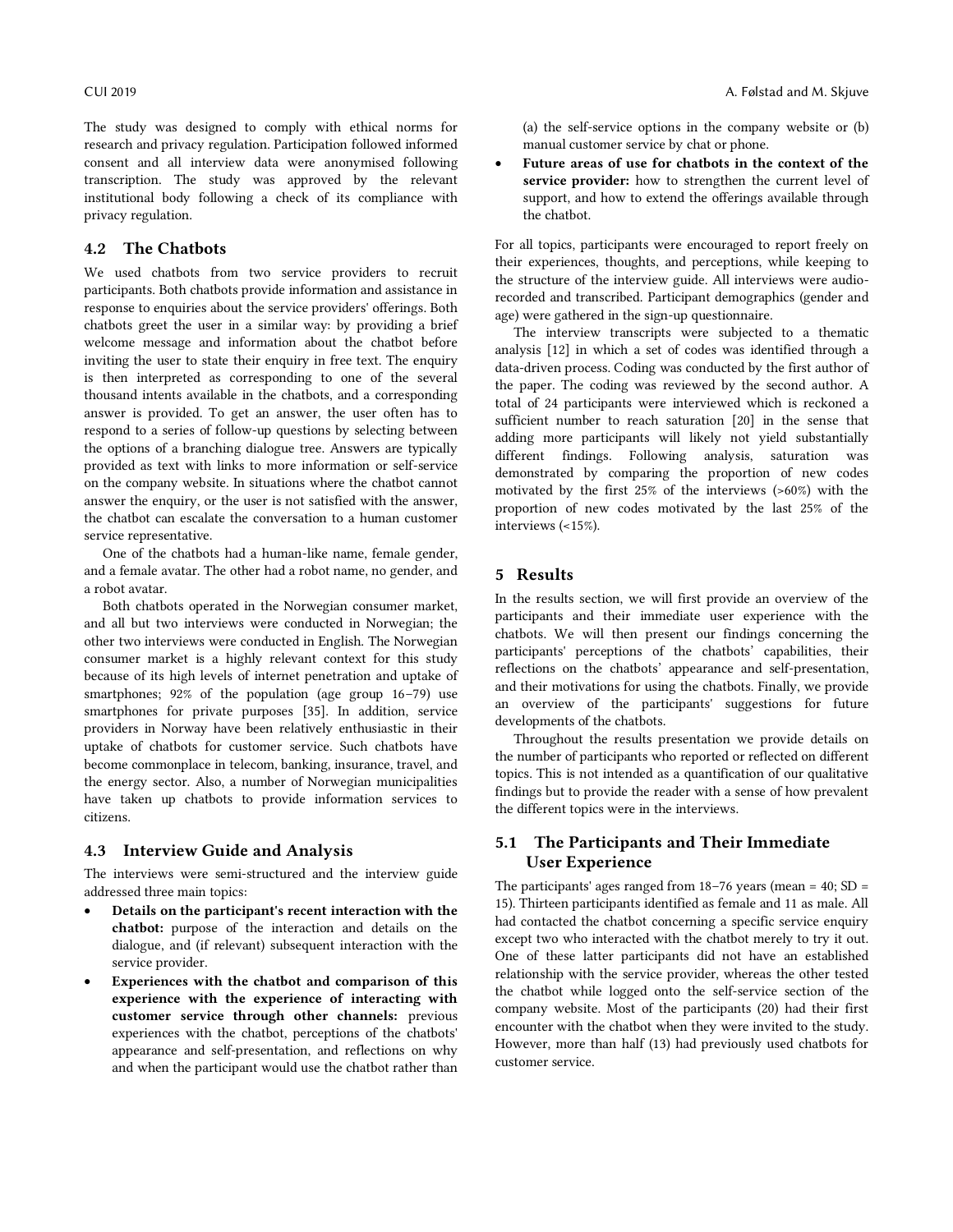*5.1.1 The Participant Enquiries.* The participants reported on a range of different enquiries to the chatbot. The majority of enquiries (16) were simple requests for assistance or information relative to a task the user was trying to solve, such as support concerning login, help regarding aspects of a specific service or offering, or help finding a self-service option or specific piece of information on the company website. This is exemplified in the following user quote:

[I contacted the chatbot] as there was a new layout in the customer service website, and I could not find [the specific service I was looking for] (P1).

Six of the participants made enquiries concerning orders or potential purchases. These were typically more complex and involved more deliberation on the part of the user, for example when deciding which offering best matched the users' needs. Two of these participants had enquiries concerning the placement of an order. The remaining four sought information and advice regarding service offers they were contemplating or had already ordered. The last two were testing the chatbot and their enquiries are thus not relevant in this context.

*5.1.2 Successful Enquiries?* The participants reported they were reasonably successful in their enquiries. Nine had their enquiries resolved through the information provided in the chatbots' dialogue, and five had their enquiries resolved by following links to the required self-service option on the company website. Eight were unsuccessful, and five of these contacted manual customer service upon the chatbots' suggestion; their enquiries were resolved at that stage. Lack of success was due either to the participants not understanding the information or advice provided by the chatbot (2) or to the chatbot not having the features needed for handling the specific enquiry (6); the latter typically due to the complexity involved in handling these requests. Unsuccessful interactions with the chatbot were not necessarily reported as unsatisfactory by the participants, provided they were able to pursue their enquiry with a human customer service representative. This point is exemplified in the following quote:

When I had asked the same question two different times […] without getting help, [the chatbot] suggested I contact a customer service representative. I did, and everything worked out. (P8)

*5.1.3 Positive and Negative Perceptions of the Chatbot.* When reporting on their experience with the chatbot, the participants typically described it as fast or efficient (15) and that it provided simple help in an easily understandable manner (15). The participants also reported an appreciation for how the chatbot complemented its textual answers in the chat with links to more information or to specific self-service options on the company website (11). This is exemplified in the following quote:

I find it useful that when you ask, you do not get just an answer, but [the chatbot] actually also gives you a link […] which I can click to get taken directly where I should go. (P13)

The participants also reported on problems or negative aspects of the chatbot, though to a lesser degree than they reported on positive aspects. Six of the participants noted that they would prefer interacting with a human rather than a chatbot. This

preference was related to factors such as wanting to have the option of contacting manual customer service directly or to get a higher degree of personalisation in the service provided. Four were concerned about security aspects regarding a chatbot for customer service. The following quote exemplifies participants' perceptions of possible risks when using chatbots for tasks that require sensitive information:

[...] you have to give your social security number, and some might be very good at hacking and manages to get into the system. Then you might be in big trouble. (P8)

Two participants reported on difficulties in being understood by the chatbot, two were not satisfied with being led to further information on the self-service options on the company website because they wanted an answer immediately and without having to look further themselves, and two did not see chatbots as providing any value apart from what's offered on a company website or from contacting manual customer service.

# 5.2 User Perceptions of Chatbot Capabilities

To our surprise, the participants' understanding of the chatbots' capabilities was very much in line with the chatbots' actual capabilities. Nearly all (19) considered the chatbot with which they had interacted, capable of handling simple requests and did not expect it to have capabilities resembling that of a human customer service representative. The participants typically noted that the chatbot was meant for enquiries that can be answered in a straightforward manner, and for questions which users are able to precisely formulate.

The participants noted that the chatbot was not likely to perform satisfactorily in cases where answers require expert deliberation or when users do not have a precise question due to limited domain knowledge. For such complex enquiries, it was expected that a human customer service representative would be required, as exemplified in the following quote:

If I am not certain what to ask, I need to chat with a person […] When asking [the chatbot], it should be something simple and clear. (P8)

The participants did view the chatbot as a potential substitute for human customer service representatives, but only for enquiries that are simple and straightforward. For such enquiries, most participants said they would consider using chatbots before contacting manual customer service, as exemplified by the following quote:

If I run into problems, I try [the chatbot] before calling support. (P2)

This ability to adequately acknowledge the chatbot's capabilities also extended to some of the participants who had issued more complex enquiries to the chatbot. These participants reported to be aware that they were pushing the boundaries of the chatbot's capabilities when presenting a complex request but nevertheless did this because the required effort involved in using the chatbot was seen as low.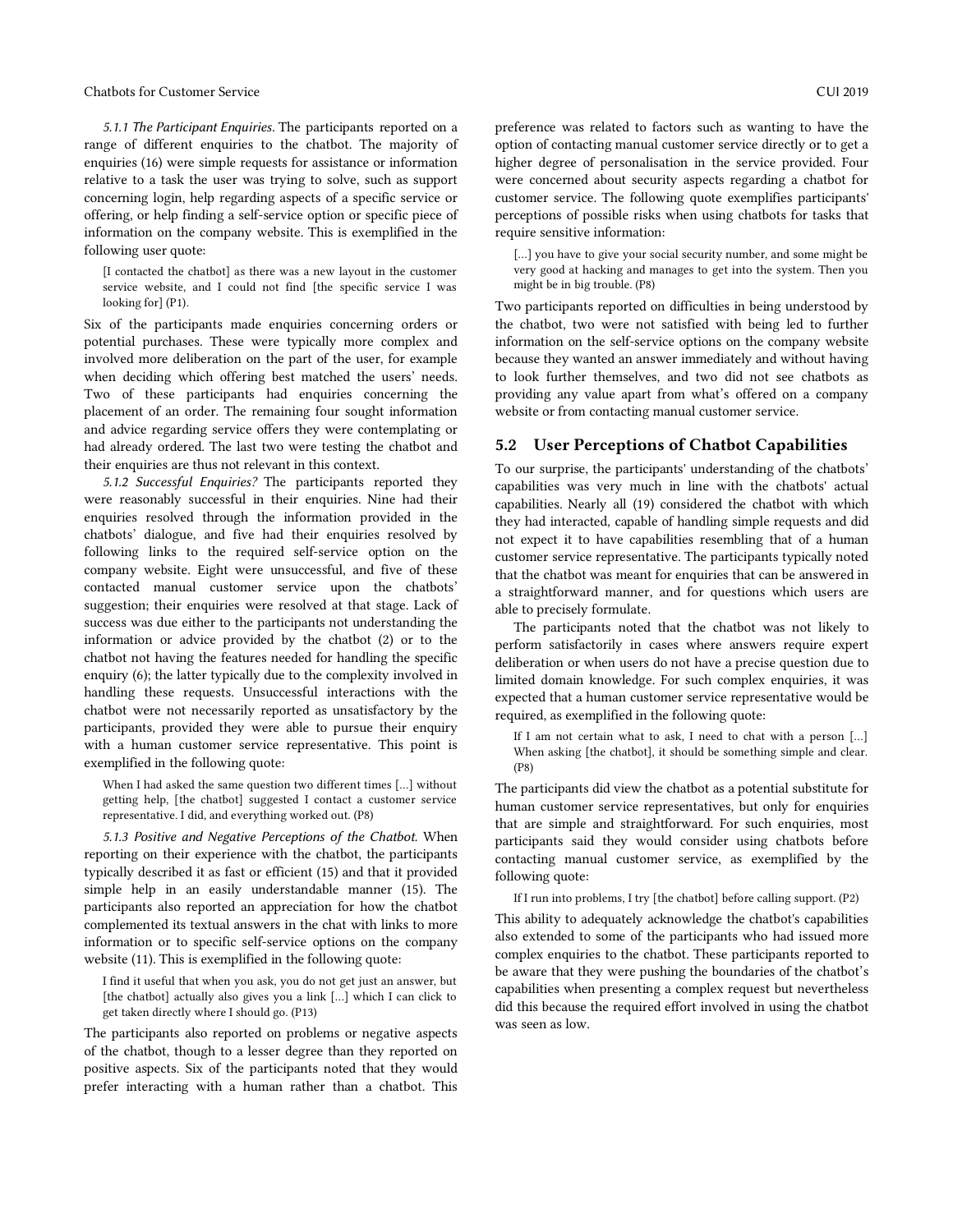# 5.3 User Reflections on Chatbot Appearance and Self-presentation

The participants were asked to reflect on the chatbot's appearance and self-presentation. Interestingly, the participants mainly reflected on how the chatbot appeared and presented itself through dialogue, rather than the chatbot's visual appearance and persona. In particular, the participants noted that the chatbot provided simple and easy to understand information and explanations (15); the participants also said they considered the chatbot's conversational style to be friendly and polite (11).

It was clear to most participants that they were interacting with a chatbot and not a human customer service representative. Half (12) reported to immediately recognize the chatbot as a machine, as illustrated by the following quote:

It has a human likeness to it […], but you do get it, that it is a machine. (P2)

Other participants (7) reported that they rapidly, but not immediately, understood that the chatbot was a machine. The recognition of the chatbot's machine identity was attributed to factors such as fast responses, lack of personalisation, and repetitious responses to greetings. Two of the participants, however, did not notice the chatbot being a machine prior to their interview with us. One of them described his experience as follows:

I just assumed that it was a face behind this thing […]. In my opinion it had to be a person that was writing. Machines now-a-days are quite advanced, so it is not impossible that it was a machine […], but I did think I was talking to a human. (P7)

While both chatbots had avatar images (one a human-like figure, the other a robot-like figure), these visual representations were seldom made the subject of participants' reflections. Only a few participants (3) reported that they found the visual representations to be important to their overall experience. Others pointed out that they had noticed the visual representations but did not consider them important (3). The remainder (18) seemed indifferent to the visual representations.

Two of the participants that found the visual representations to be important, had interacted with the chatbot with a human-like avatar. One of these questioned the gendering of the chatbot avatar ('Why is it a woman?'), the other was concerned that a human-like representation could mislead users into thinking the chatbot had capabilities more advanced than it actually did. One of the participants that found the visuals to be important, had interacted with the chatbot with a robot-like avatar, and noted that this avatar could be useful as it signified the chatbot's machine-like nature.

This is not to say that participants did not appreciate the human-likeness of the chatbots – whether these had a humanlike or a robot-like avatar. Many (13) reported that they found the chatbot to have a human-like appearance, and some (7) also reported this human-likeness to strengthen their user experience by adding an appealing touch to a robot assistant. The humanlikeness of the chatbot was, however, discussed more in the context of the chatbot dialogue rather than its visual appearance.

I find that when it is human-like, it is somehow more familiar. You understand it is clearly a machine, and I do not have a strong opinion on this. But clearly, it is easier to relate to something that uses the same language as yourself. (P9)

### 5.4 User Motivations for Chatbot Use

The participants were asked about their motivation for using the chatbot, and to reflect on when they would use a chatbot for customer service, as opposed to using self-service options on a website or contacting manual customer service. The participants reported the promise of efficient and accessible support as their main motivation (23) and accentuated the importance of the chatbot's immediate visibility on the company website (13), as exemplified by the following quote:

[I used the chatbot] as this appeared as the first alternative. And I, to be honest, did not see an option to chat with a human. It was the chatbot that appeared as the primary and most efficient alternative. (P19)

When asked to compare the use of a chatbot to the use of the company website or to contacting manual customer service, the participants typically viewed the chatbot as an alternative to engaging with manual customer service (17). Specifically, the participants considered chatbots as an alternative to customer service for simple enquiries for which they expected a straightforward answer. In such cases, some participants reported that it is irrelevant whether they are served by a human or by a chatbot as long as they get the help they need (7). This was exemplified in the following quote:

Whether the chat function is a human or a machine, this does not really matter to me. (P17)

The participants reported that they either did not like to use online self-service solutions (5) or that they wanted to spend as little time as possible seeking a solution on a company website (15). Apart from the two participants who were testing the chatbot, hardly any of the participants seemed to use the chatbot out of curiosity or out of a desire to try out new technology. Rather the majority of participants gave the impression of not being particularly interested in technology, or in spending much time using self-service systems if they could instead get help from customer service. This was exemplified in the following quote:

I somehow believe in looking myself first. But I don't think, I did not look for very long before using the chatbot. We are talking seconds. (P6)

### 5.5 User Suggestions for Future Developments

While the participants' suggestions for future developments mainly concerned maintaining or improving the chatbot as a means for efficient assistance regarding simple questions and requests, some made interesting suggestions for future developments that represent new directions. Ten discussed the opportunity to engage in more complex advisory processes on service offerings. For example, the chatbot could recommend offers based on knowledge of the user or help deliberate which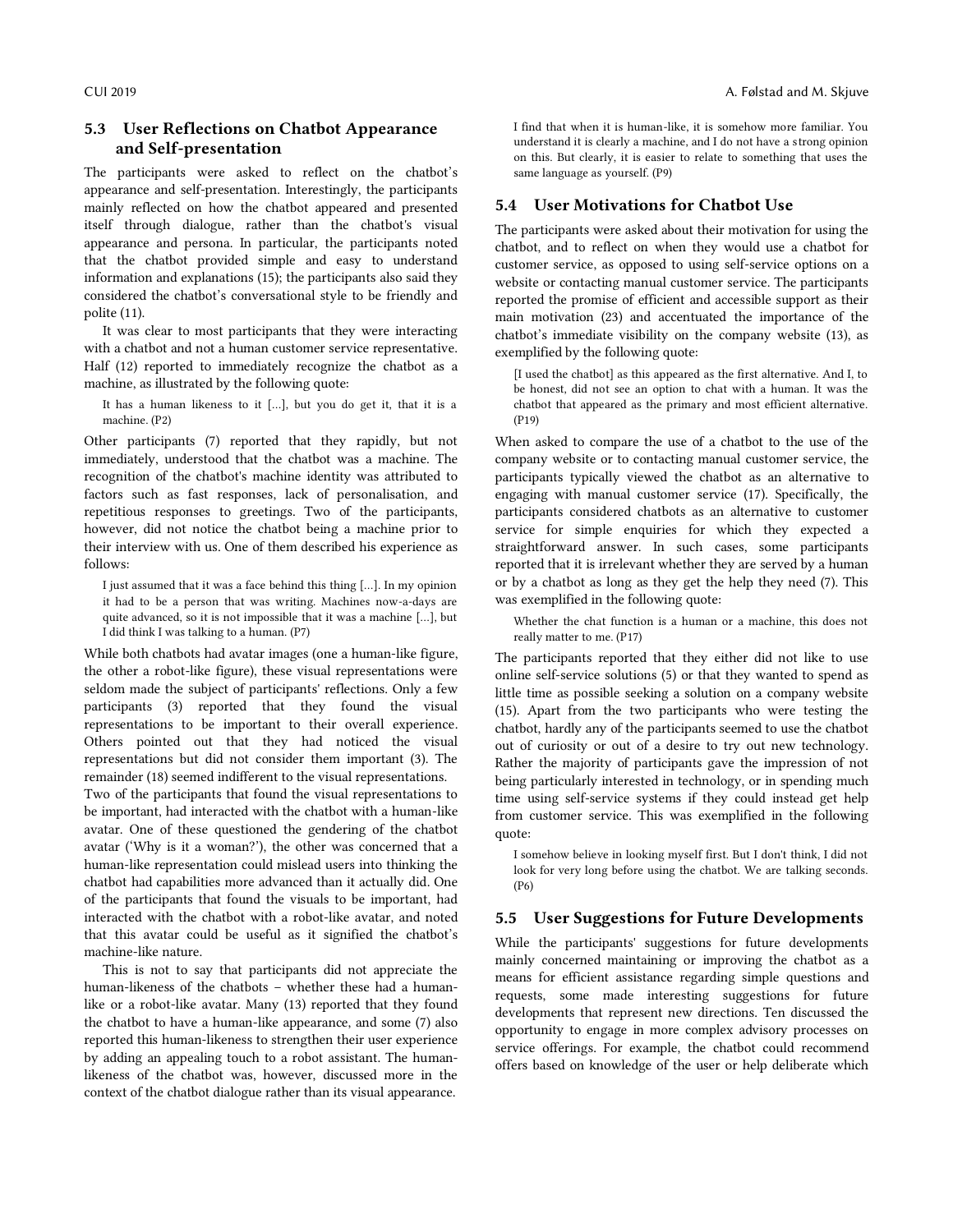Chatbots for Customer Service CUI 2019

offer is the best fit for a user's needs. This was exemplified in the following quote:

Yes, it would be nice if [the chatbot] was extended so that it can help with more important things, [such as updating my current service agreement]. (P14)

Five discussed the option that the chatbot may support specific transactions rather than just relaying information. Specifically, these participants were interested in a functionality that resembles the integration of ecommerce options in a chatbot for customer service. This was exemplified in the following quote:

Possibly [the chatbot] could help with changing the things [in your current services] that you want changed. (P13)

Others (2) reflected on the chatbot as a potential conveyor of tips and helpful content in addition to their role in responding to customer enquiries. Such content could, for example, be used to provide personalised information about new services or options.

# 6 Discussion

# 6.1 User Experience of Chatbots for Customer Service

Chatbots for customer service are used for a broad range of enquiries, typically simple enquiries that only require a straightforward answer, but also more complex enquiries that may involve deliberation and understanding of the users' context. Unsurprisingly, a chatbot's ability to efficiently answer simple enquiries was found to generate good user experiences. However, chatbots unable to provide adequate answers were not necessarily detrimental to user experience as long as they offered an easy path for following up the enquiry with human customer service representatives. This accentuates the benefit of so-called 'tiered' approaches to chatbots for customer service, in which the chatbot serves as a first line of support relaying unresolved enquiries to human personnel [22, 37].

The participants' appreciation of fast answers and easily digestible information in chatbot replies corresponds to findings in existing industry reports [11, 14]. However, the participants' appreciation for the links and references to online resources is an interesting addition to existing knowledge. Rather than devaluating chatbots for only providing content that is already available online, a substantial proportion of the participants reported an appreciation for a chatbot providing links to online resources, as this was seen as saving the user the time required to locate the information without such assistance.

While the existing literature suggests that users are often poor at assessing the capabilities of virtual agents [26, 38], our findings suggest that users of chatbots for customer service hold reasonably realistic expectations regarding the capabilities of such chatbots. The participants readily noted the chatbot as something different to human customer service representatives and typically saw the chatbot's capabilities as limited to simple enquiries requiring straightforward answers. A chatbot that can support complex deliberation was seen as something desirable for the future, not something available in the present. This

realistic understanding of chatbot capabilities may be due to the fact that the studied chatbots pointed out that they could only help with simple enquiries at the moment of their initial selfpresentation. Also, users' understandings may be supported by the immediacy with which they can assess the chatbot answer as adequate or not.

The importance of chatbot persona and visual appearance is often highlighted in the literature [1, 34, 36], in particular their human-like qualities and ability to engage users in a social and empathic manner. To our surprise, the chatbots' appearances were not a subject of much reflection among our study participants. Indeed, about half noted the human-likeness of the chatbots and their pleasant and polite tone of voice, but this was not considered important by the vast majority. In particular, there was a lack of consideration for the visual appearances of the chatbots. Rather, what was reported as important was whether users got help with their enquiries.

As this study is based on interview data, it cannot rule out that chatbot appearance may affect user experience in ways the participants fail to recall or acknowledge. Nevertheless, the findings clearly suggest that when providing chatbots for customer service, the main priority should be that the chatbot gives adequate assistance in response to users' enquiries. The design of the chatbot appearance surely may have some impact on user experience, but this impact is likely dwarfed in importance compared to the impact of the level of quality in the provided help and information. Concerning chatbot appearance, it seems more important to prioritise the provision of wellcrafted informational content than the visual appearance of the chatbot.

# 6.2 User Motivations for Engaging with Chatbots for Customer Service

The participants' motivations for engaging with the chatbots were very much in line with the existing literature on motivations for using conversational agents. In particular, the participants' reported motivations concerning efficiency and availability of chatbots corresponded well with both previous research [3, 38] and industry reports [11, 14]. Getting answers that are easy to understand and assistance in finding online selfservice resources, instead of having to wait in line or wait for customer service to open, were reported as key attractors to using chatbots for customer service. At the same time, the social or emotional motivators for use of chatbots and virtual assistants suggested in previous research [3, 38] were not found in this study. Apparently, the importance of social and emotional motivators is relatively low in the current context of automated customer service.

Possibly, the participants' motivations for engaging with chatbots in a customer service context provide a hint as to which user group is more likely to use this technology. The vast majority of the participants reported having little patience in looking for answers in the self-service section of a company website. A substantial proportion also reported to dislike reading up on online content. Hence, it may be speculated that the users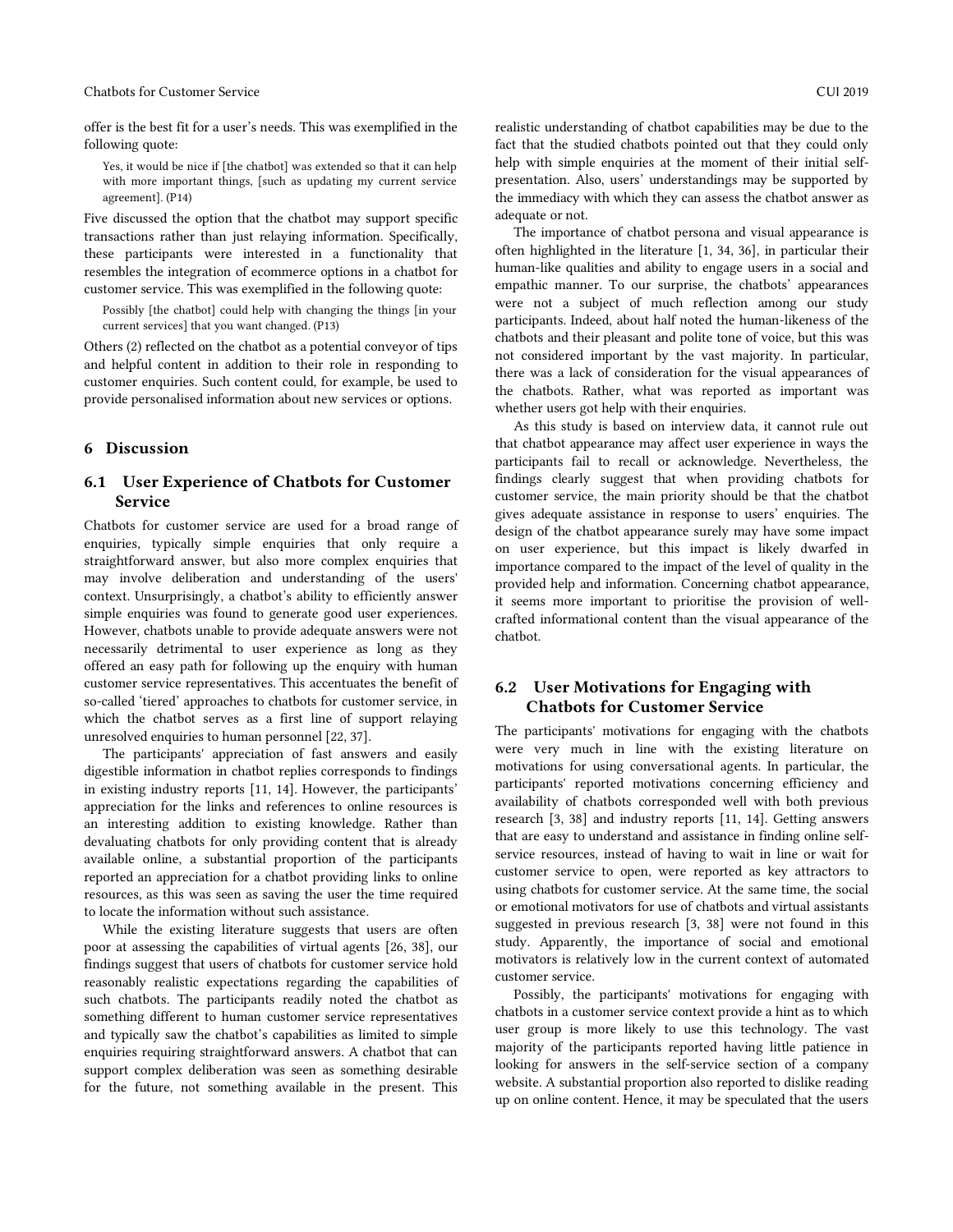of chatbots for customer service are not necessarily early adopters of information technology or self-service solutions in general. Rather, users of chatbots for customer service seem to have a relatively low threshold for contacting manual customer service, and also to have a relatively low interest in online selfservice options. If this is correct, chatbots for customer service, and the content they provide, need to be designed not with techsavvy users in mind. Rather, it may be beneficial to design chatbots for customer service with a sensitivity towards users who have relatively little interest in advanced technology but instead desire efficient and readily available solutions to their problems.

#### 6.3 Implications

We consider the main contribution of this study to be the findings already presented and discussed. On the basis of this contribution, we point out possible implications for theory and practice.

*6.3.1 Implications for Theory.* This study's contribution suggests several implications for theory which in turn may motivate future research. We see the most interesting implications as the following:

- Users may hold realistic expectations regarding chatbots for customer service. Contrary to previous work on voice-based conversational agents, users may hold fairly accurate expectations concerning the capabilities of chatbots for customer service. They expect such chatbots to handle simple enquiries, but they also understand that a human representative may be needed to resolve or explain complex issues.
- The relative importance of a chatbot's persona in the customer service context. While a chatbot's persona as expressed through textual content may be important to the user experience, our findings suggest that the relative importance of the persona in chatbots for customer service is less than suggested in previous work. Possibly, this may be due to previous work on chatbot personas being conducted in laboratory settings rather than in real-world contexts where users interact with the chatbot to resolve enquiries that matter to them.
- A novel perspective on the users of chatbots for customer service. Whereas users of conversational agents may be seen as early adopters of technology, users of chatbots for customer service seem to be motivated by an inclination to seek human help instead of engaging deeply in online self-service. This finding suggests a need for future research on the characteristics of users of chatbots for customer service.

*6.3.2 Implications for Practice.* This study's contribution also holds implications for the practical design and development of chatbots for customer service. We consider the following to be of particular relevance:

- Encourage a 'tiered' approach to chatbots for customer service. The failure of a chatbot for customer service to adequately respond to a user's enquiry may not be detrimental to user experience if the user is provided an easily available option to escalate the enquiry to a human customer service representative. This finding strongly suggests the importance of providing a 'tiered' approach in which chatbots serve only as a first line of support.
- Efficient resolving of enquiries as top priority. While current textbooks on chatbots accentuate the importance of designing the chatbot persona and appearance, the importance of such work is dwarfed by the importance of making the chatbot able to robustly handle user enquiries.
- Appearance as communicated through textual content is more important to user experience than visual appearance. When designing a chatbot's persona and appearance, the textual content seems to be more important to users than the visual appearance. The development of textual content is therefore a key design activity.

#### 6.4 Study Limitations and Future Research

Important limitations to the current study include its context and our inability to systematically manipulate the chatbots we used. The study context was limited to users in a particular market (Norway) using one of two chatbots for customer service. While we are confident that we involved enough users to reach saturation, it is possible that our findings were affected by the study context. Future research is needed to replicate and complement the study findings across different markets using different chatbots for customer service.

While we see it as a strength that our study concerns user experience and user motivation in the context of real-life chatbot use, the study is limited in that we did not have the opportunity to systematically manipulate the participants' experience as one would be able to in a classical experiment. Hence, this study provides only limited insight into causal relations. Future research testing causal hypotheses based on our findings in classical experiments would be an interesting continuation of the present study.

We also foresee future research that takes as its starting point the three implications for theory suggested above, as we see these as potential hypotheses in need of further exploration and validation. As such, we see the presented study as representing a first step on the path to establishing the needed knowledge on user experience and user motivation regarding chatbots for customer service.

### ACKNOWLEDGMENTS

This study was conducted in collaboration with boost.ai, SpareBank 1 SR-Bank and Nordea Liv. The work was supported by the Research Council of Norway, Grant No. 282244.

#### **REFERENCES**

[1] Theo Araujo (2018). Living Up to the Chatbot Hype: The Influence of Anthropomorphic Design Cues and Communicative Agency Framing on